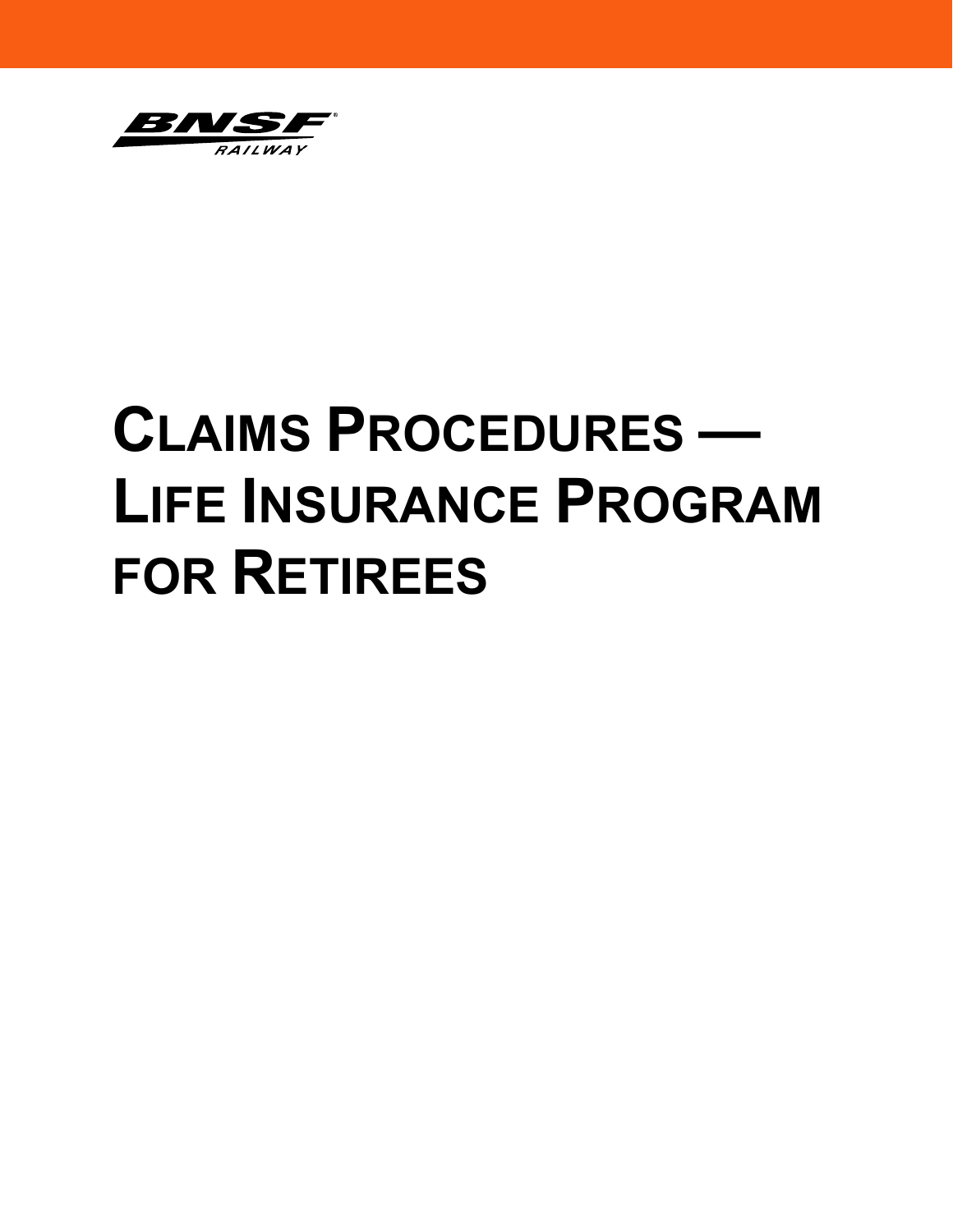# <span id="page-1-0"></span>**CONTENTS**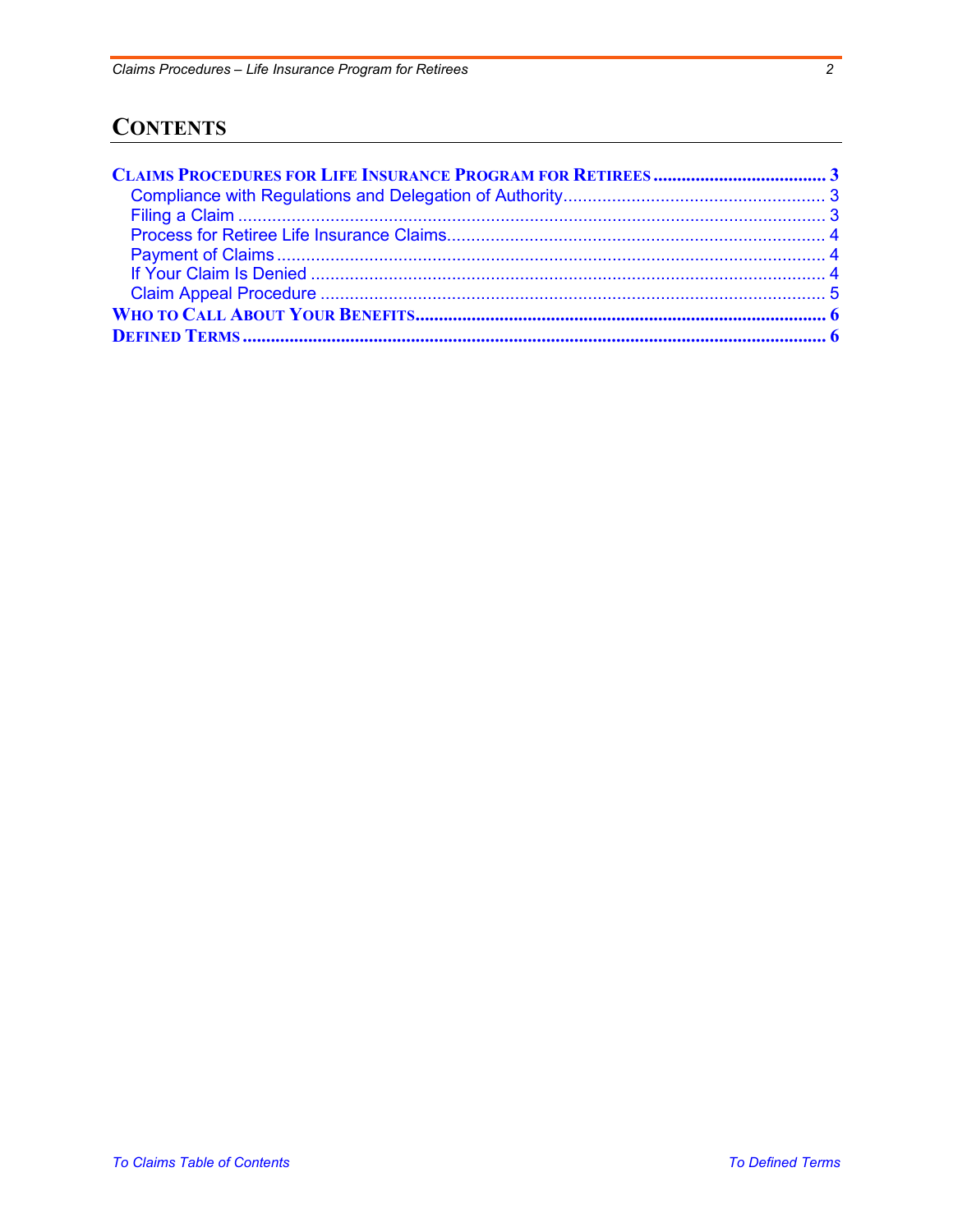# **CLAIMS PROCEDURES**

# **Life Insurance Program for Retirees** *BNSF Group Benefits Plan*

Effective Jan. 1, 2021

## <span id="page-2-0"></span>**CLAIMS PROCEDURES FOR LIFE INSURANCE PROGRAM FOR RETIREES**

<span id="page-2-1"></span>

| Compliance         | Under Department of Labor (DOL) regulations, claimants are entitled to full and fair                                                                                                                                                                                                                             |                                                                                                                                                                                                                                                                 |
|--------------------|------------------------------------------------------------------------------------------------------------------------------------------------------------------------------------------------------------------------------------------------------------------------------------------------------------------|-----------------------------------------------------------------------------------------------------------------------------------------------------------------------------------------------------------------------------------------------------------------|
| with               | review of any claims made under the Life Insurance Program for Retirees. The                                                                                                                                                                                                                                     |                                                                                                                                                                                                                                                                 |
| <b>Regulations</b> | procedures described in this section                                                                                                                                                                                                                                                                             |                                                                                                                                                                                                                                                                 |
| and                | govern the filing of benefit claims,                                                                                                                                                                                                                                                                             | <b>Defined terms:</b> For the meaning of                                                                                                                                                                                                                        |
| Delegation of      | notification of benefit decisions and                                                                                                                                                                                                                                                                            | terms in blue, click to see the Defined                                                                                                                                                                                                                         |
| <b>Authority</b>   | appeal of decisions.                                                                                                                                                                                                                                                                                             | Terms section.                                                                                                                                                                                                                                                  |
|                    | The Plan Administrator has delegated<br>the discretionary authority to the<br>Claims Administrators listed in the<br>$Administrative\ Information-Life$<br><b>Insurance Program for Retirees</b><br>chapter of this Summary Plan<br>Description (SPD) to interpret the<br>program and to make both initial claim | Previous view: Return to your<br>previous page by right clicking and<br>selecting the "previous view" option. To<br>add the handy "previous view" button to<br>your toolbar, open your Adobe Reader<br>tools and select Page Navigation, then<br>Previous View. |
|                    | determinations and final claim review                                                                                                                                                                                                                                                                            |                                                                                                                                                                                                                                                                 |

decisions on [ERISA a](#page-6-2)ppeals. The Plan Administrator retains the discretionary authority to determine whether you are eligible to enroll for coverage and/or to continue coverage under program terms.

<span id="page-2-2"></span>**Filing a Claim** To make a [claim,](#page-5-3) you will need to request the appropriate claim form by calling the BNSF Benefits Center at 833-277-8051.

> Send your completed claim form to the [Claims Administrator](#page-5-4) at the address shown on the form.

A claim must be submitted to the Claims Administrator in writing using the appropriate claim form. All claims should be reported promptly within the deadlines described in the following sections for each type of claim.

For additional contact information, see *Claims Administrators for the BNSF Group Benefits Plan* in the *Administrative Information – Life Insurance Program for Retirees* chapter of this SPD.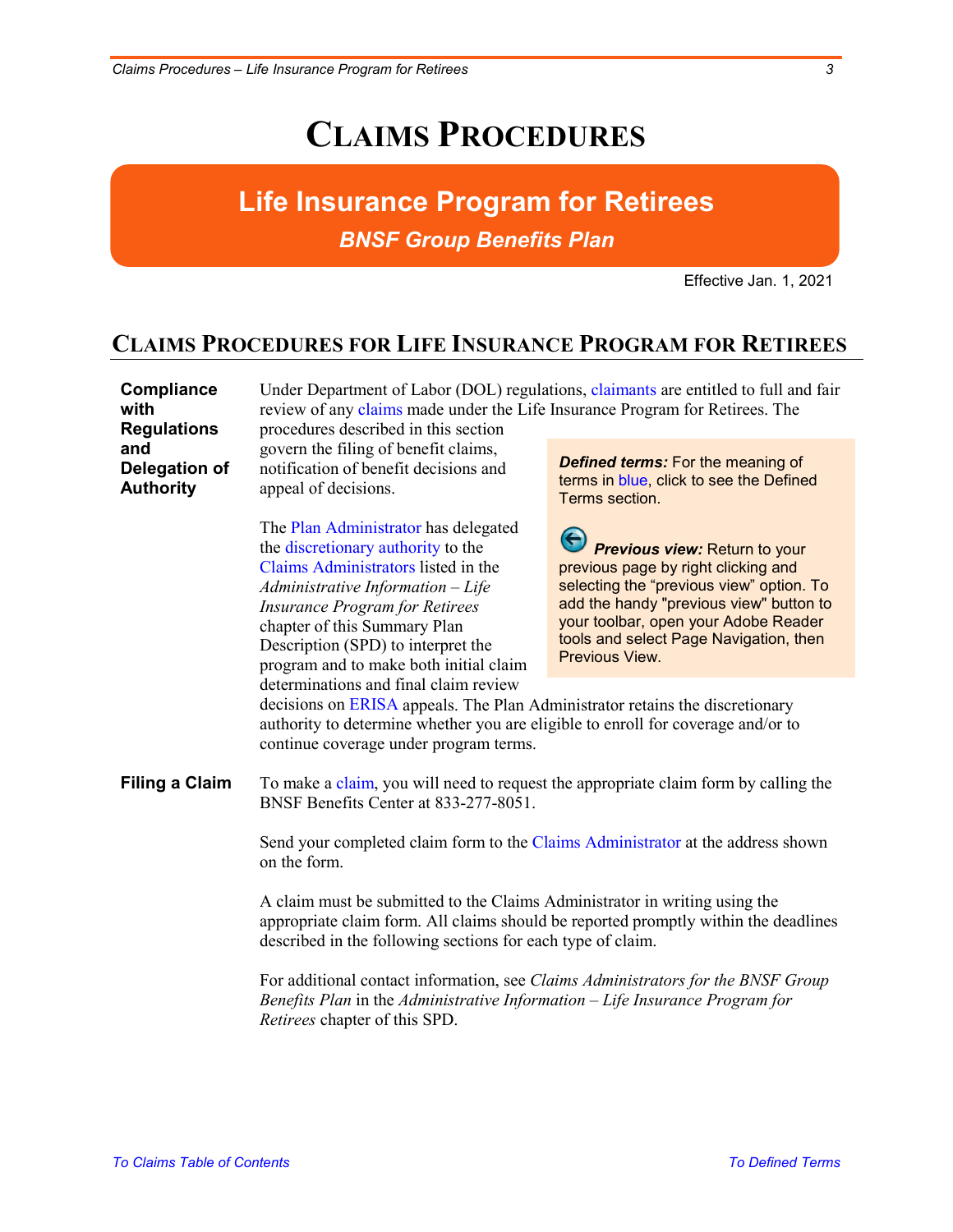<span id="page-3-2"></span><span id="page-3-1"></span><span id="page-3-0"></span>

| <b>Process for</b><br><b>Retiree Life</b><br><b>Insurance</b><br><b>Claims</b> | <b>Retiree Life Insurance Claim Process</b><br>Written notice of a claim for life insurance benefits must be submitted to the Claims<br>Administrator within 90 days after any loss covered by the policy occurs, or as soon<br>as reasonably possible. The Claims Administrator will review the claim within a<br>reasonable period of time, but not later than 90 days after receipt.                                                                                                                                                                                             |  |
|--------------------------------------------------------------------------------|-------------------------------------------------------------------------------------------------------------------------------------------------------------------------------------------------------------------------------------------------------------------------------------------------------------------------------------------------------------------------------------------------------------------------------------------------------------------------------------------------------------------------------------------------------------------------------------|--|
|                                                                                | However, if more time is needed to make a determination, the Claims Administrator<br>will notify your beneficiary in writing before the end of the initial 90-day period. The<br>notice will state the special circumstances requiring the extension and the date by<br>which a determination is expected. This will be no more than 90 days after the end of<br>the initial 90-day period.                                                                                                                                                                                         |  |
|                                                                                | If your beneficiary is not able to give notice within that time, through no fault of his<br>or her own, it must be given as soon as reasonably possible.                                                                                                                                                                                                                                                                                                                                                                                                                            |  |
|                                                                                | If the Claims Administrator requires additional information to make a determination,<br>the 90-day period is suspended while the Claims Administrator waits for the<br>additional information. If the information is needed because sufficient information<br>has not been submitted to the Claims Administrator to process the claim, your<br>beneficiary will receive a notice, in writing, specifying the nature of the information<br>needed and an explanation as to why it is needed.                                                                                         |  |
| <b>Payment of</b><br><b>Claims</b>                                             | <b>Retiree Life Insurance Claim Payment</b><br>Once a claim for a retiree life insurance benefit has been approved, your beneficiary<br>will receive payment (or begin receiving installment payments if arranged with the<br>life insurance Claims Administrator). If there are questions about the amount of<br>benefit payable, your beneficiary should ask the Claims Administrator to explain the<br>method used to calculate the benefit. If there is disagreement over the amount of the<br>benefit, your beneficiary should follow the <i>Claim Appeal Procedure</i> below. |  |
| <b>If Your Claim</b><br><b>Is Denied</b>                                       | If a claim is denied in whole or in part under the Life Insurance Program for Retirees,<br>the Claims Administrator will send your beneficiary a written notice that states:                                                                                                                                                                                                                                                                                                                                                                                                        |  |
|                                                                                | The specific reason(s) for denial of the claim;<br>▶                                                                                                                                                                                                                                                                                                                                                                                                                                                                                                                                |  |
|                                                                                | $\blacktriangleright$ A specific reference to the provision(s) of the insurance contract or program that<br>is the basis for the denial;                                                                                                                                                                                                                                                                                                                                                                                                                                            |  |
|                                                                                | A description of any additional material or information needed by the Claims<br>▶<br>Administrator to reverse the denial, or in the case of an incomplete claim, to<br>complete the claim, and an explanation of why it is needed;                                                                                                                                                                                                                                                                                                                                                  |  |
|                                                                                | An explanation of the program's claim appeal procedures and applicable<br>▶<br>time limits; and                                                                                                                                                                                                                                                                                                                                                                                                                                                                                     |  |
|                                                                                | A statement regarding your right to bring a civil action under Section 502(a) of<br>ERISA following a denial on appeal.                                                                                                                                                                                                                                                                                                                                                                                                                                                             |  |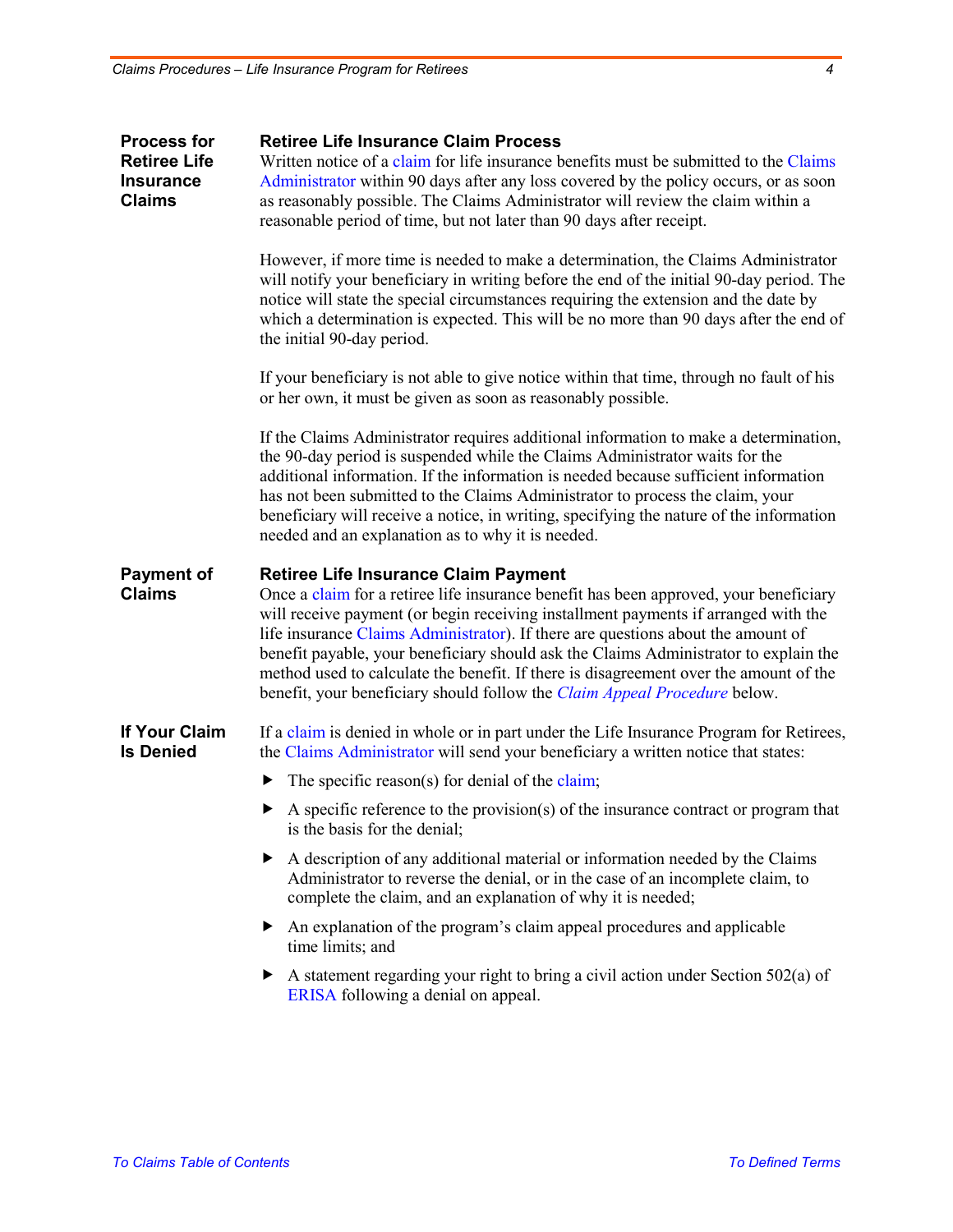<span id="page-4-0"></span>**Claim Appeal Procedure** The Life Insurance Program for Retirees is subject to the Employee Retirement Income Security Act of 1974, as amended [\(ERISA\)](#page-6-2). ERISA has special rules that must be followed when your beneficiary chooses to appeal a benefit [claim](#page-5-3) decision (denied claim).

#### **Retiree Life Insurance Claim Appeals**

If a claim under the Life Insurance Program for Retirees has been denied in whole or in part, your beneficiary may request a review of your claim. Your beneficiary should file a written request for appeal as soon as a denial of benefits is received, but *no later than 60 days* from the date the notice is received. The right to appeal the denial may be forfeited if this important deadline is not met.

Along with a written request for a review, additional information your beneficiary believes should be considered during the review may be submitted. The review will take into account all information submitted by you without regard to whether it was considered in the initial determination. Upon request, your beneficiary will be provided reasonable access to and copies of documents, records and other information relevant to your claim, free of charge.

Address the request for an appeal to:

Metropolitan Life Insurance Company Group Insurance Claims Review One Madison Avenue New York, New York 10010

The [Claims Administrator](#page-5-4) has the [discretionary authority](#page-6-1) to review all claims and to make final determinations based on the terms of the insurance policy that has been issued to the program.

The Claims Administrator will review the claim and respond with a final determination within 60 days. If more time is needed to review the claim, your beneficiary will be notified of the special circumstances requiring an extension and the date by which a decision should be made. In no event will the total period for review of the claim exceed 120 days.

#### *Notification of Decision on Appeal*

The Claims Administrator will notify your beneficiary, in writing, of its final decision. If the claim is denied on appeal, the notice will include the following:

- $\blacktriangleright$  The specific reasons for the appeal decision;
- A reference to the specific Life Insurance Program for Retirees provision(s) on which the decision was based;
- $\blacktriangleright$  A statement regarding th[e claimant's r](#page-5-2)ight, upon request and without charge, to a copy of documents, records and other information relevant to the claim; and
- A statement regarding your right to bring a civil action under Section 502(a) of ERISA following a denial on appeal.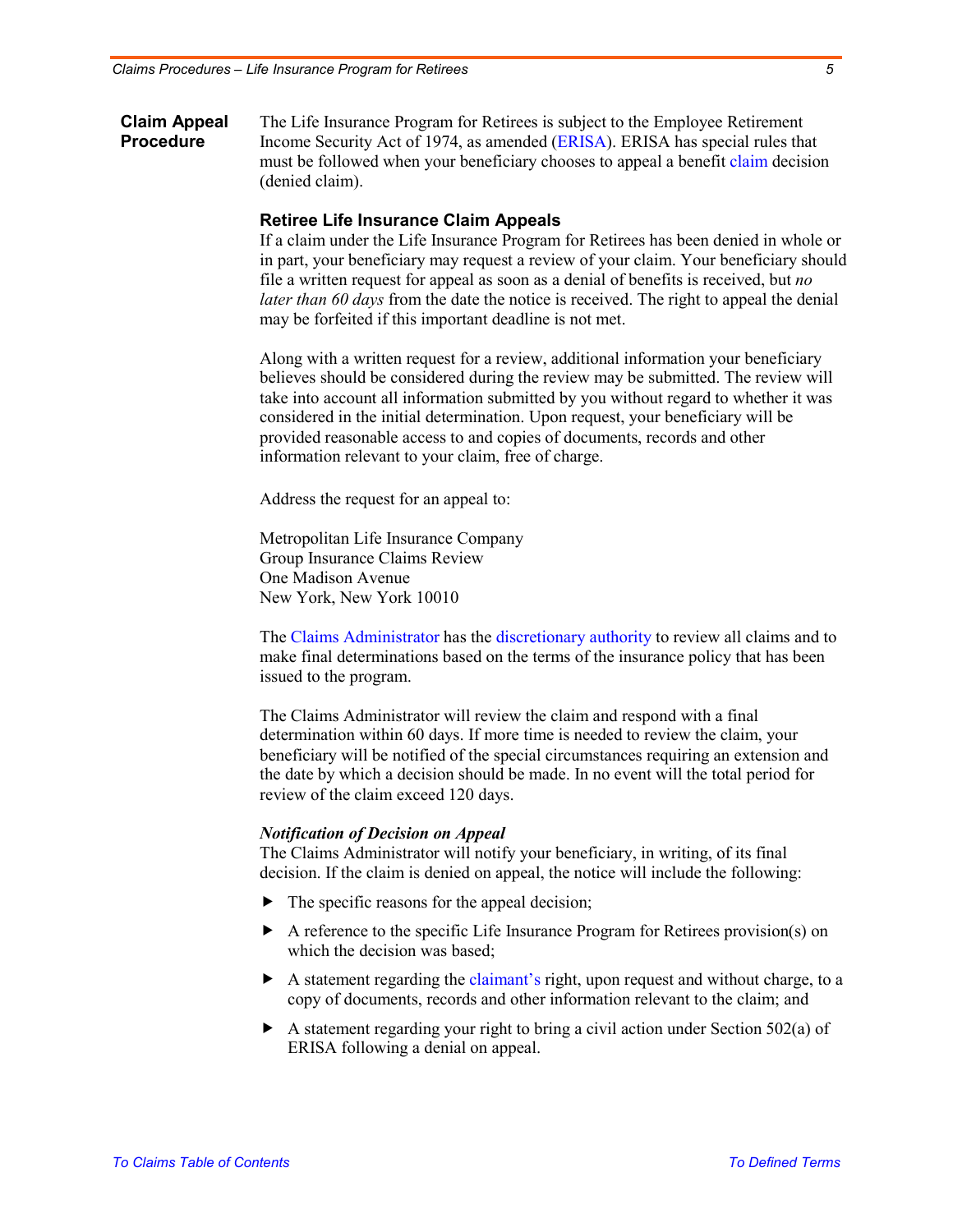The [Claims Administrator's](#page-5-4) decision on appeal is final and binding. Benefits under the Life Insurance Program for Retirees will be paid only if the Claims Administrator decides, in its sole discretion, that the beneficiary is entitled to them. If beneficiaries continue to disagree with the decision, they may exercise *Your Rights Under ERISA – Life Insurance Program for Retirees* as described in the chapter of that name. However, they first must exhaust all administrative remedies described in this SPD before filing suit for any benefits covered by [ERISA.](#page-6-2) They may not begin a lawsuit later than one year after being notified of the Claims Administrator's final decision.

### <span id="page-5-1"></span>**WHO TO CALL ABOUT YOUR BENEFITS**



For questions about your claims or claims procedures, call the Claims Administrator for the benefit program in question. Phone numbers are listed in the *Administrative Information* – *Life Insurance Program for Retirees* chapter of this SPD.

For questions about *eligibility* for benefits or *enrolling* in any of the programs of the BNSF Group Benefits Plan, call the BNSF Benefits Center at 833-277-8051. Benefits Center representatives are available Monday through Friday, 7 a.m. to 7 p.m. Central time.

## <span id="page-5-0"></span>**DEFINED TERMS**

#### **About These Terms**

The following definitions of certain words and phrases will help you understand the provisions to which the definitions apply.

Some definitions apply in a special way to specific benefits or provisions. So, if a term that is defined in another chapter of this SPD also appears as a defined term listed here, the definition in the other chapter will apply to that specific chapter rather than the definition below.

<span id="page-5-3"></span>**Claim** – Any request for a benefit. A communication regarding benefits that is not made according to these procedures will not be treated as a claim. Routine requests for information regarding your benefits under the Life Insurance Program for Retirees and other similar inquiries will not be considered a benefit "claim" that

*Previous view:* Return to your previous page by right clicking and selecting the "previous view" option.

To add the handy "previous view" button to your toolbar, open your Adobe Reader tools and select Page Navigation, then Previous View.

requires processing under [ERISA.](#page-6-2) If you wish to make a claim for benefits under the Plan in accordance with your rights under ERISA, you must do so in writing to the appropriate Claims Administrator as described in this SPD.

<span id="page-5-2"></span>**Claimant** – An individual entitled to a benefit under the Life Insurance Program for Retirees. You become a claimant when you make a request for benefits.

<span id="page-5-4"></span>**Claims Administrator** – See the *Administrative Information* – *Life Insurance Program for Retirees* chapter of this SPD for identification of Claims Administrators.